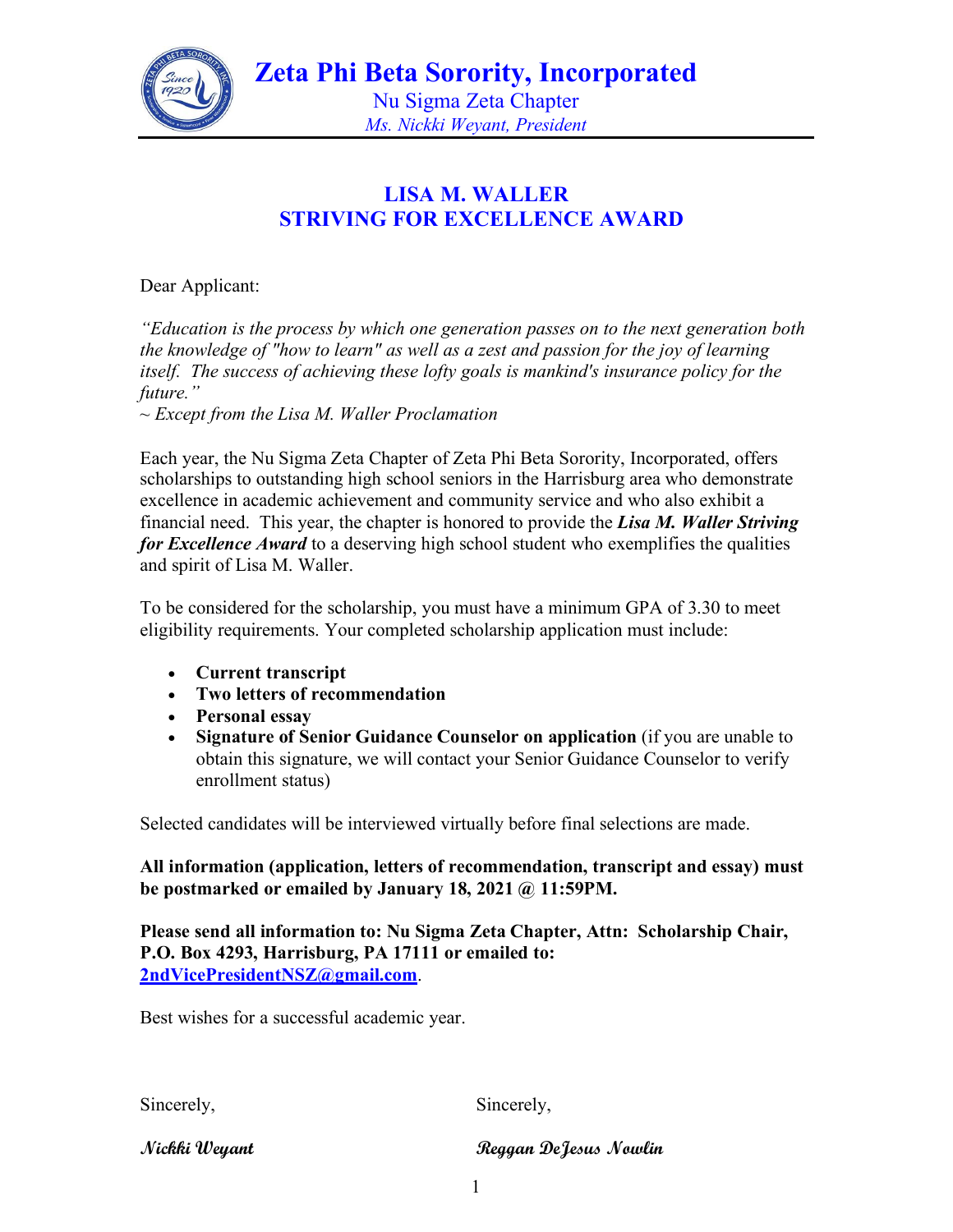## **Zeta Phi Beta Sorority, Incorporated**



Nu Sigma Zeta Chapter *Ms. Nickki Weyant, President*

Nickki Weyant, President Reggan DeJesus Nowlin, Scholarship Chair

 $\frac{1}{2}$  ,  $\frac{1}{2}$  ,  $\frac{1}{2}$  ,  $\frac{1}{2}$  ,  $\frac{1}{2}$  ,  $\frac{1}{2}$  ,  $\frac{1}{2}$  ,  $\frac{1}{2}$  ,  $\frac{1}{2}$  ,  $\frac{1}{2}$  ,  $\frac{1}{2}$  ,  $\frac{1}{2}$  ,  $\frac{1}{2}$  ,  $\frac{1}{2}$  ,  $\frac{1}{2}$  ,  $\frac{1}{2}$  ,  $\frac{1}{2}$  ,  $\frac{1}{2}$  ,  $\frac{1$ 

#### **LISA M. WALLER STRIVING FOR EXCELLENCE AWARD** SCHOLARSHIP APPLICATION

| School Presently Attending<br>School Presently Attending       |  |
|----------------------------------------------------------------|--|
|                                                                |  |
|                                                                |  |
|                                                                |  |
|                                                                |  |
|                                                                |  |
| What, if any, is your affiliation with Zeta Phi Beta Sorority? |  |

Please list below your school activities, leadership positions, honors and awards.

 $\mathcal{L}_\text{G}$  , and the contribution of the contribution of the contribution of the contribution of the contribution of the contribution of the contribution of the contribution of the contribution of the contribution of t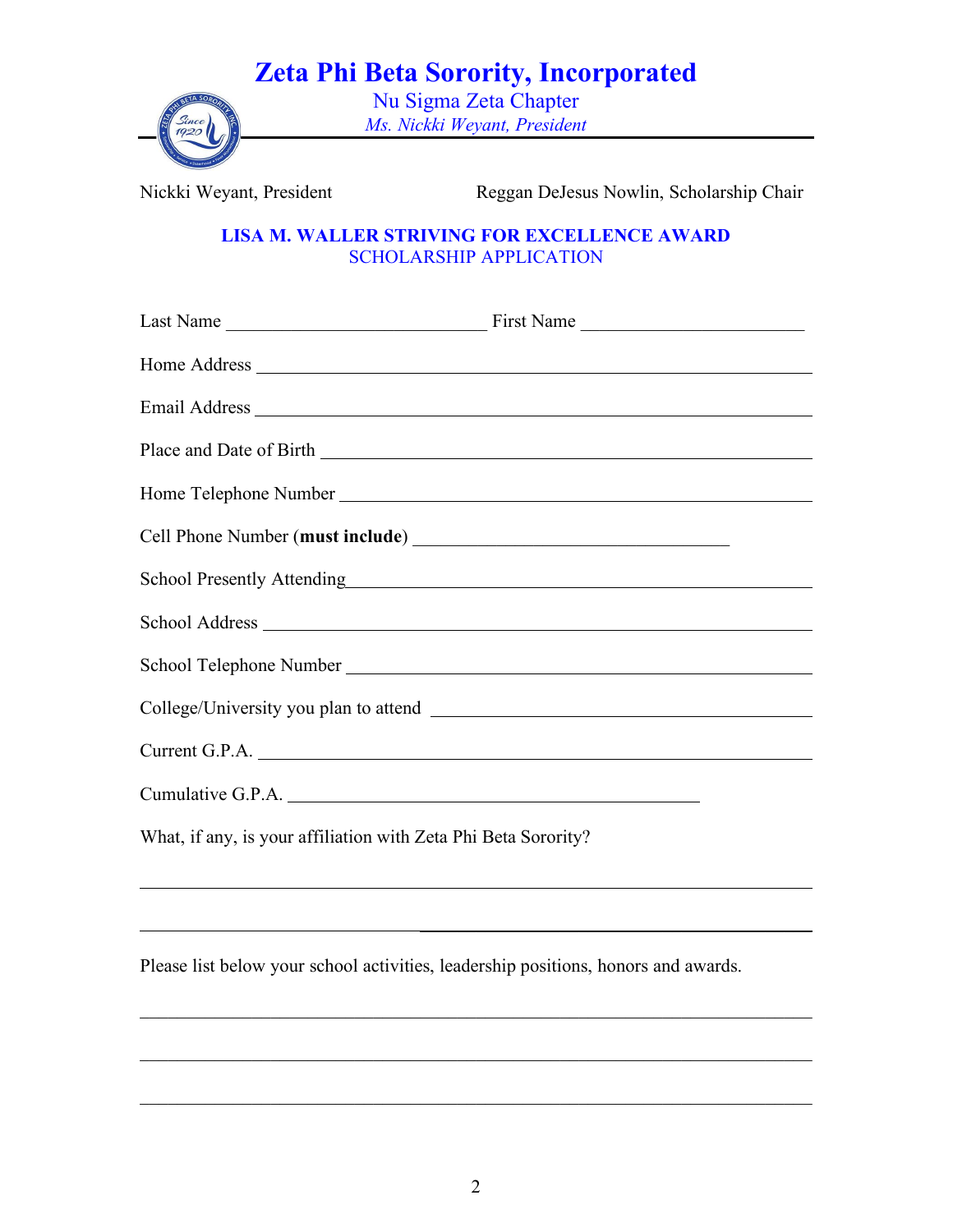## **Zeta Phi Beta Sorority, Incorporated**

Nu Sigma Zeta Chapter *Ms. Nickki Weyant, President*

| ,我们也不会有什么。""我们的人,我们也不会有什么?""我们的人,我们也不会有什么?""我们的人,我们也不会有什么?""我们的人,我们也不会有什么?""我们的人 |  |  |
|----------------------------------------------------------------------------------|--|--|
|                                                                                  |  |  |
|                                                                                  |  |  |
|                                                                                  |  |  |
|                                                                                  |  |  |
|                                                                                  |  |  |
|                                                                                  |  |  |
|                                                                                  |  |  |
|                                                                                  |  |  |

In 150 words or more, write about yourself, your educational goals and your professional goals. Please explain how this award would help you to achieve these goals and why you should receive this award. Please explain any extenuating financial circumstances that the committee can use to determine your eligibility for this scholarship.

*If I receive this award, I agree to attend the virtual Lisa M. Waller Scholarship event or have a representative attend in my place. I will also report my academic progress in writing for the applicable semester that I will receive the award. This information will be forwarded to the Scholarship Chair of the Nu Sigma Zeta Chapter of Zeta Phi Beta Sorority Incorporated.*

Signature of Applicant Date

 $\mathcal{L}_\text{max}$  . The set of the set of the set of the set of the set of the set of the set of the set of the set of the set of the set of the set of the set of the set of the set of the set of the set of the set of the set